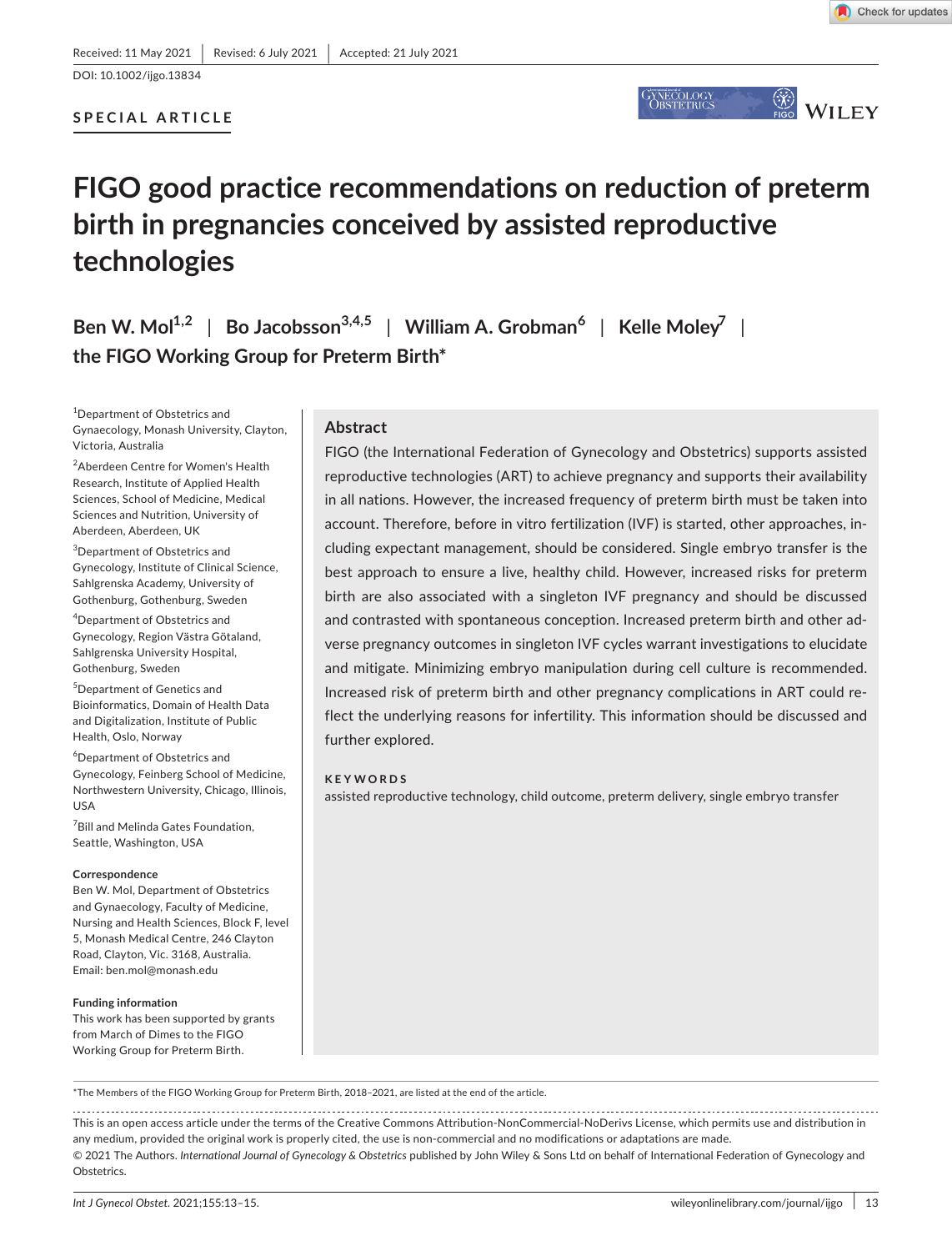## **1**  | **INTRODUCTION**

Assisted reproductive technology (ART) is an essential component of infertility treatment. FIGO (the International Federation of Gynecology and Obstetrics) supports WHO in considering childbearing a human right that should be accessible in all nations. The social stigma of childlessness can lead to isolation and abandonment of women.<sup>1</sup> ART accounts for approximately 1%–2% of all pregnancies globally and as much as 7% in certain countries. $^2$  However, ART is also a significant risk factor for preterm birth, both in high-income and low–middle-income countries, and even in situations where single embryo transfer (SET) is applied. $3,4$ 

*Recommendation*: *FIGO supports ART to achieve pregnancy and supports its availability in all nations*. *However*, *the increased frequency of preterm birth and other pregnancy complications must be considered when starting ART*.

## **2**  | **TARGETED USE OF A SSISTED REPRODUCTIVE TECHNOLOGY**

In vitro fertilization (IVF) should only be used if it is indispensable, i.e., if spontaneous conception or conception using less invasive methods have failed. This can be the case in infertile couples or individuals with diagnoses such as blocked tubes or severe male infertility that rule out spontaneous fertility chances. Otherwise, a prognosis for spontaneous conception could help.<sup>5</sup> In case of good prognosis, there might be benefit from expectant management or less invasive treatments with tubal flushing or intra-uterine insemination. Lifestyle interventions should also be considered for appropriate women. For example, in women with anovulation due to polycystic ovary syndrome, ovulation induction can be the first-line treatment. There are also other indications for IVF that are not covered in this document.

*Recommendation: Before IVF is started, other approaches, including expectant management and other less invasive treatments, should be considered*.

## **3**  | **SINGLE EMBRYO TR ANSFER IN ASSISTED REPRODUCTIVE TECHNOLOGY**

The US Centers for Disease Control and Prevention (CDC) states that double embryo transfer in ART results in a 27%–33% twin rate, whereas SET results in a 1% twin rate.<sup>5,6</sup> In addition, transferring multiple embryos is unequivocally correlated with preterm birth.<sup>4,6</sup> This strategy has long been advocated but has not been pursued rigorously. Given that ART is increasingly performed worldwide, increased rates of twins will continue unless SET is widely utilized. We realize the global differences, but there should never be a standard procedure to transfer multiple embryos.

*Recommendation*: *In treatment with IVF*, *single embryo transfer is the best approach to prevent multiple pregnancies and subsequent preterm birth*, *thus maximizing the chance of having a healthy live child*.

## **4**  | **PREGNANCY COMPLICATIONS IN ART**

Less appreciated than in multiple gestation pregnancies is that singleton IVF pregnancies are also associated with increased preterm birth (two-fold), stillbirths, and intrauterine growth restriction. In addition, neonatal Intensive Care Unit (NICU) admissions are also increased.<sup>7</sup>

Meta-analyses of singleton IVF pregnancies have shown up to 10.9% preterm birth rates (<37 weeks of gestation) versus 6.4% in a comparison group delivered at full term.<sup>8</sup> Thus, singleton IVF pregnancy remains a risk factor for early preterm birth even after adjustment for other risk factors such as maternal age, smoking, or prior surgical procedures for cervical intraepithelial neoplasia or infertility. $8,9$  Similarly, infertility or subfertility without ART is associated with increased adverse pregnancy outcomes compared with spon $t$ anteous pregnancies. $^1$  Association of ART with preterm birth is also evident from conception with intrauterine insemination or ovulation induction, as singleton pregnancies resuting from these treatments do not have increased preterm birth rates.<sup>3</sup>

*Recommendation: Increased risks for preterm birth are associated with singleton IVF. This information should be discussed and contrasted with spontaneous conception*.

The increased risk for preterm birth in singleton IVF pregnancies may reflect embryo manipulation inherent in successful ART. Embryo culture, freezing/thawing procedures and endometrial transfer itself may impair implantation or the ability to maintain a pregnancy and influence the neonatal outcome.<sup>10</sup> Significant differences in preterm birth rates and other adverse pregnancy outcomes are observed when comparing different culture media or fresh and frozen transfer, perhaps leading to abnormal placentation.<sup>9,11</sup> Abnormalities of placental function as an explanation are suggested by increased maternal β-hCG and decreased pregnancy-associated plasma during early pregnancy.<sup>12,13</sup>

*Recommendation*: *Increased preterm birth and other adverse pregnancy outcomes in singleton IVF cycles warrant investigations to elucidate and mitigate*. *Therefore*, *minimizing embryo manipulation during cell culture is recommended*.

An alternative explanation for increased preterm birth and other adverse outcomes in singleton IVF cycles is that these outcomes could reflect the underlying reason why ART infertility was required to achieve a pregnancy. By analogy, birth defects are increased 30% (odds ratio 1.3) in offspring conceived using IVF or intra-cytoplasmic sperm injection (ICSI).<sup>14,15</sup> Moreover, birth defects are increased by 20% in subfertile women whose time to conceive is delayed (>1 year) but who never required IVF or ICSI.<sup>16</sup>

*Recommendation: Increased risks for preterm birth and other pregnancy complications in ART could reflect the underlying reasons for infertility. This information should be discussed*.

#### **ACKNOWLEDGEMENT**

This document is endorsed by FIGO Committee for Reproductive Medicine, Endocrinology and Infertility, and was discussed at their committee meeting on March 11, 2021.